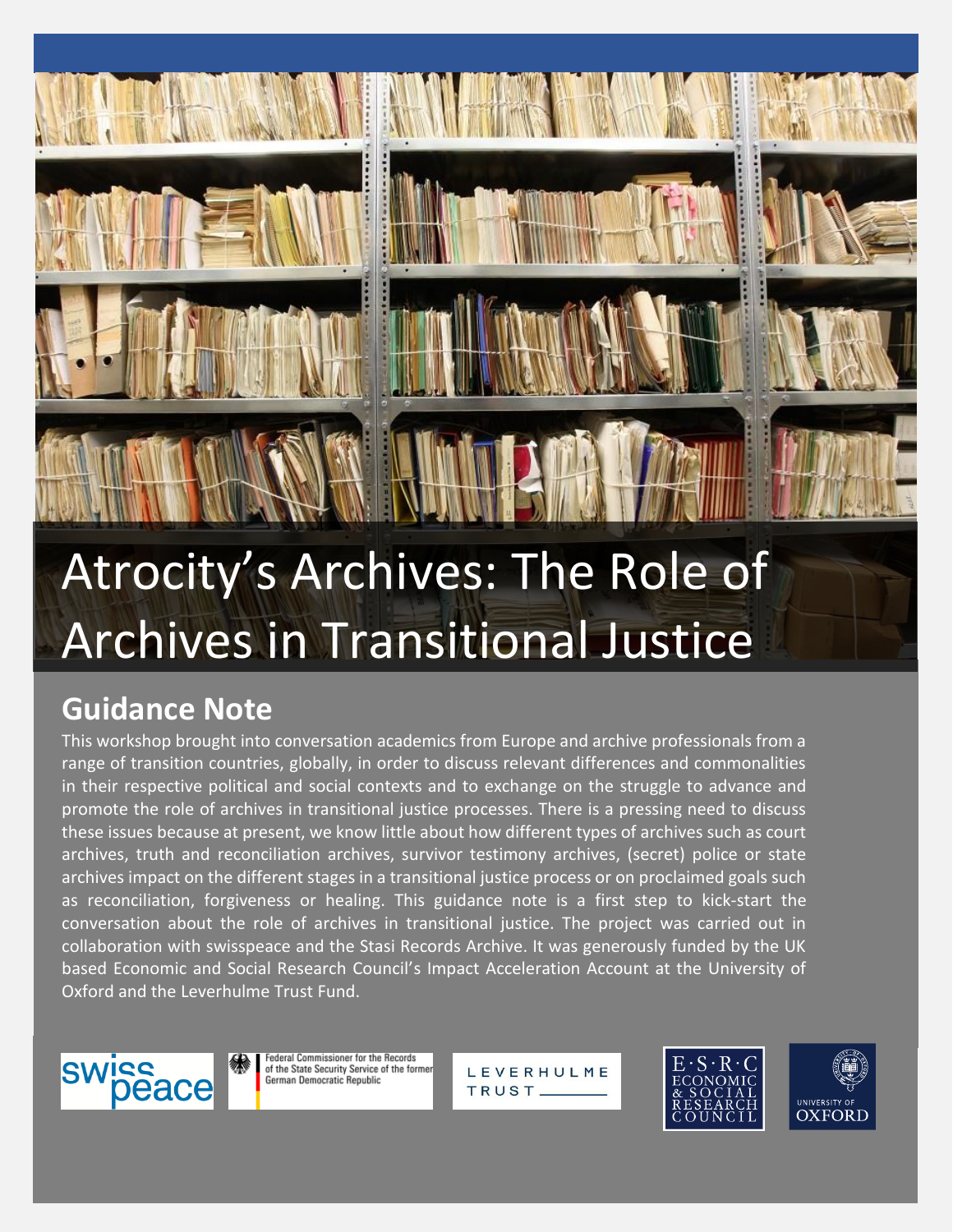### **Executive Summary**

Archives can play multiple and complex roles in the different stages of a transitional justice process. The workshop "Atrocity's Archives: The Role of Archives in Transitional Justice" brought together archive practitioners and researchers to discuss these different roles of archives in transitional justice and to learn from each other's experiences and contexts. The following highlights some of the roles of archives that were discussed. The archive as:

- A site of power
- A site of societal contestation
- A site of knowledge production
- A site of memory-making
- A site of education (on human rights abuses and the importance of fighting impunity)
- A site of and for academic research
- An opportunity to include different voices (if not a site of power)
- A tool in furthering specific transitional justice mechanisms (such as the use of archives for the evidentiary foundation in criminal trials)
- A complementary way of dealing with the past, in conjunction with parallel or succeeding transitional justice mechanisms
- A symbolic way of preserving and furthering accountability measures
- Symbolic institutions to pay respect to victims of atrocities
- Advocates to support the cause of human rights defenders
- Advocates of victims
- Repositories of memories over time

The discussion further revealed some essential best practices and general issues to consider that are summarised below:

- A definition of human rights archives is useful to ensure their protection, preservation and recognition. It needs to be precise without lending itself to deliberately restrictive interpretations.
- Freedom of Information requests can be a powerful tool to gain access to secret and unpublished documents.
- Vertical and horizontal networks of human rights archives are needed to provide international support structures.
- An archival tradition through awareness of the importance of archives should be cultivated.
- Using different degrees of decentralisation can ensure accessibility and ownership of the memorymaking process.
- Digitisation should not be perceived as the gold standard of archival practice. It is important to be aware of the advantages and disadvantages digitised documents bring with them.
- The protection of archives through legal regulation is an important consideration in the early phase of establishing archives but also throughout their whole lifespan.
- Human Rights (education) can play an important role in legitimising the establishment, protection and preservation of archives.
- Archives never tell the "whole story" and always entail gaps; they might represent truths, in plural but never the truth in singular.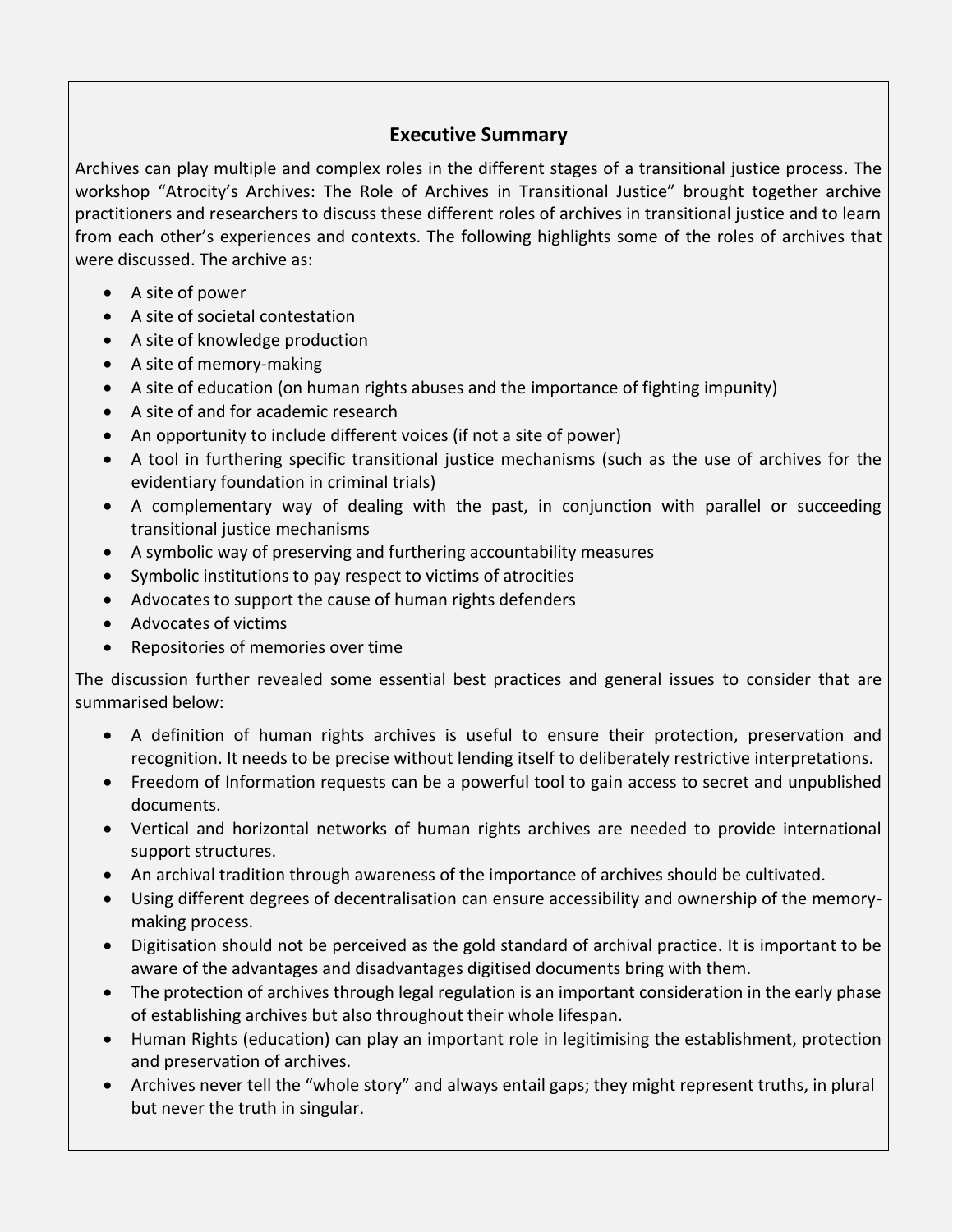## **Atrocity's Archives: The Role of Archives in Transitional Justice**

*Workshop Summary & Conclusion*

This document aims to provide an overview of the discussions held at the international knowledge exchange workshop "Atrocity's Archives: The Role of Archives in Transitional Justice" on 27<sup>th</sup> and 28<sup>th</sup> March 2018 at the University of Oxford. This summary reflects the main points of discussion that emerged during the workshop.

#### **On the nature of archives**

The way archives are conceptualised - be it formally or in people's minds - affects what contributions they can make and are expected to make to transitional justice and dealing with the past processes<sup>1</sup>. What stands out is that the question of **what** constitutes a human rights archive escapes a simple definition. There are different legal and policy frameworks both nationally and internationally that provide guidance on this, but there is no general agreement among practitioners and academics on the definition and nature of a human rights archives. It is in the circumstance that created it or in the decision of who owns it or who uses it or in the eye of the beholder that ascribes meaning to it.

Other points discussed under this heading include:

 $\overline{a}$ 

- **In some instances (state) archives represent how an institution wants to be remembered. In others, archives help uncover aspects of an institution that it did not want to be made public.** For a long time the value of (state) archives was seen in preserving memory and documentation speaking to power and influence. Whilst this is not always the case, it is relevant to keep in mind this limitation when using state archives to reconstruct a "full" picture of the past. One way of constructing a broader picture is the inclusion of the perspective of those without power or influence and thus creating an archive like the **Prison Memory Archive** in Northern Ireland. Another way would be the inclusion of more personal archives like the ones united under the roof of [Memoria Abierta](http://memoriaabierta.org.ar/wp/) in Argentina holding collections of the desaparecidos and of the efforts of their families trying to find them. One central factor in using archives for transitional justice can then be seen in including or documenting alternative perspectives. At the same time they can also offer hidden perspectives or judicial perspectives on atrocities like archives of tribunals and trials such as for example those of the [International Criminal Tribunal for Rwanda](http://www.unmict.org/en/about/functions/archives) or the Former Yugoslavia. Similarly, archives sometimes represent the "crème de la crème" of documents, implying these are a representation of what was considered worthy to keep and maintain by criteria not conducive to the TJ process. In yet other cases, archives represent nearly complete record collections that were never meant to be public, like the **Stasi Records Archive**, an archive holding state secrets that then was turned on its head in defining it as an archive documenting human rights violations.

<sup>1</sup> The United Nations (UN) defines transitional justice as "the full range of processes and mechanisms associated with a society's attempts to come to terms with a legacy of large-scale past abuses, in order to ensure accountability, serve justice and achieve reconciliation. These may include both judicial and non-judicial mechanisms, with differing levels of international involvement (or none at all) and individual prosecutions, reparations, truth-seeking, institutional reform, vetting and dismissals, or a combination thereof." (UN document S/2004/616, The rule of law and transitional justice in conflict and post-conflict societies, available at[: http://daccess-](http://daccess-ods.un.org/access.nsf/Get?Open&DS=S/2004/616&Lang=E)

[ods.un.org/access.nsf/Get?Open&DS=S/2004/616&Lang=E\)](http://daccess-ods.un.org/access.nsf/Get?Open&DS=S/2004/616&Lang=E). Dealing with the past refers to the processes addressing the rights of victims and societies as a whole to truth, justice, reparations and guarantees of non-recurrence in the aftermath of grave human rights violations and breaches of international humanitarian law. For the purposes of this summary document the terms transitional justice and dealing with the past will be used interchangeably assuming a broad understanding of the transitional justice concept.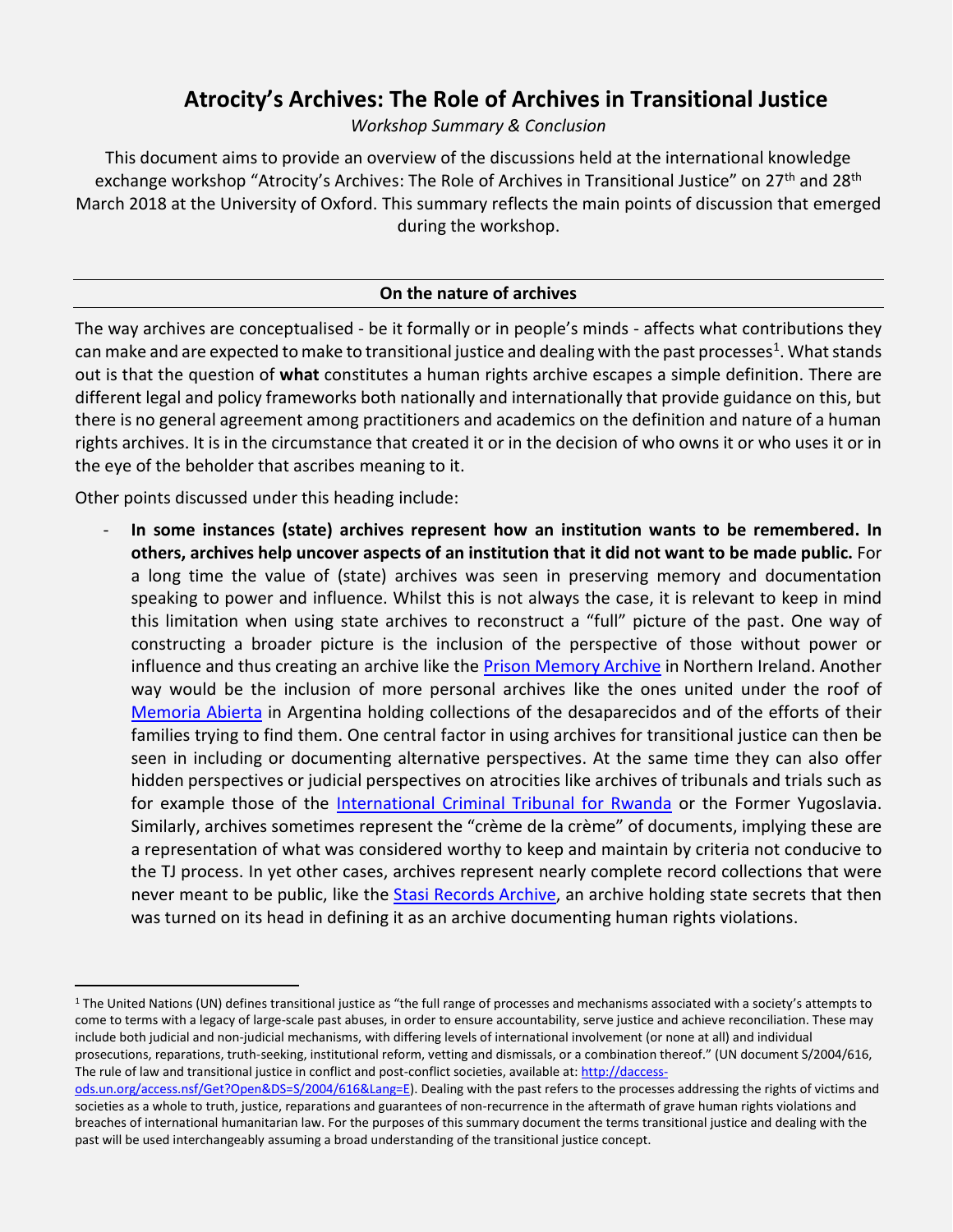- **Archives are not neutral per se**. Whilst many archives strive for neutrality by providing access to all groups of society, by being open to as many views as possible and by broadening their aims, outreach and purpose, other archives explicitly acknowledge their partiality and focus rather on how to **practice partiality with often the goal of advocacy for victims** like [DOCUMENTA](https://www.documenta.hr/en/home.html) in Croatia. This partiality comes about in a myriad of ways, for example through retention schedules and archiving decisions, but also through communication strategies or access policies that an archive pursues as well as the (educational) materials it might produce. Whilst all archives agree to strive for as broad and diverse a use and access to their records as possible, doing so is no guarantee for neutrality; ultimately socio-political realities and the specific context of an archive shape its ability to be neutral.
- Archives can be seen as the **embodiment of a fight against impunity** especially in the context of transitional justice. Sometimes they are created to address the ignorance and the will to forget past injustices in an on-going conflict situation like the [Akevot Institute](https://akevot.org.il/en/) for Israeli-Palestinian Conflict Research. They are not only a very practical tool and basis for dealing with the past, but they also have a symbolic role in aiding, preserving and representing the search for accountability, "truths" and acknowledgement. The Stasi Records Archive serves this role as a symbolic mirror to the injustices of the communist past that were nearly impossible to address successfully through the rule of law.
- Another debate about definitions at the workshop referred to the nature of information in archival documents. Whilst the documents themselves represent **snapshots of a particular moment in time**, at a particular institution or with regard to a particular process or person(s), archives as accumulation of such snapshots do a lot more than that. They are **representations of the evolution of a system**, the development of a specific institution in relation to its context and surroundings, but also in the way it developed internally, e.g. with regards to their management practices, organizational structure or self-understanding. Archives can thus be the foundation for understanding process, context and actors, but they can, if used out of context and for a particular agenda, also be misused. In such cases, the past is misrepresented by disassociating information and records from their archival as well as from their originating context.

#### **On the use of archives in transitional justice**

Often, archives are used as **a tool for transitional justice**. In and of themselves they are no guarantee for non-recurrence, but as they are used by a variety of actors in different transitional justice processes and for various mechanisms they contribute to raising awareness of the **right of victims to non-recurrence**. Therefore, archives are also a way of bringing the past into the present, and of shaping the future through **righting the wrongs of the past**. However, archives are also used to address and **challenge on-going injustices** such as social inequality or corruption as they are patient repositories of information open to the questions of many.

Notably, many of the challenges that "human rights archives" face, mirror practical and conceptual challenges in transitional justice, more broadly. These relate, among others, to questions of ownership, locality or distance to the place of the crimes, accessibility and debates around the tension between "local" and "international" approaches, notions of imperialism implicit in the export of certain models from the global North, as well as the relationship with time, which will be explored further below.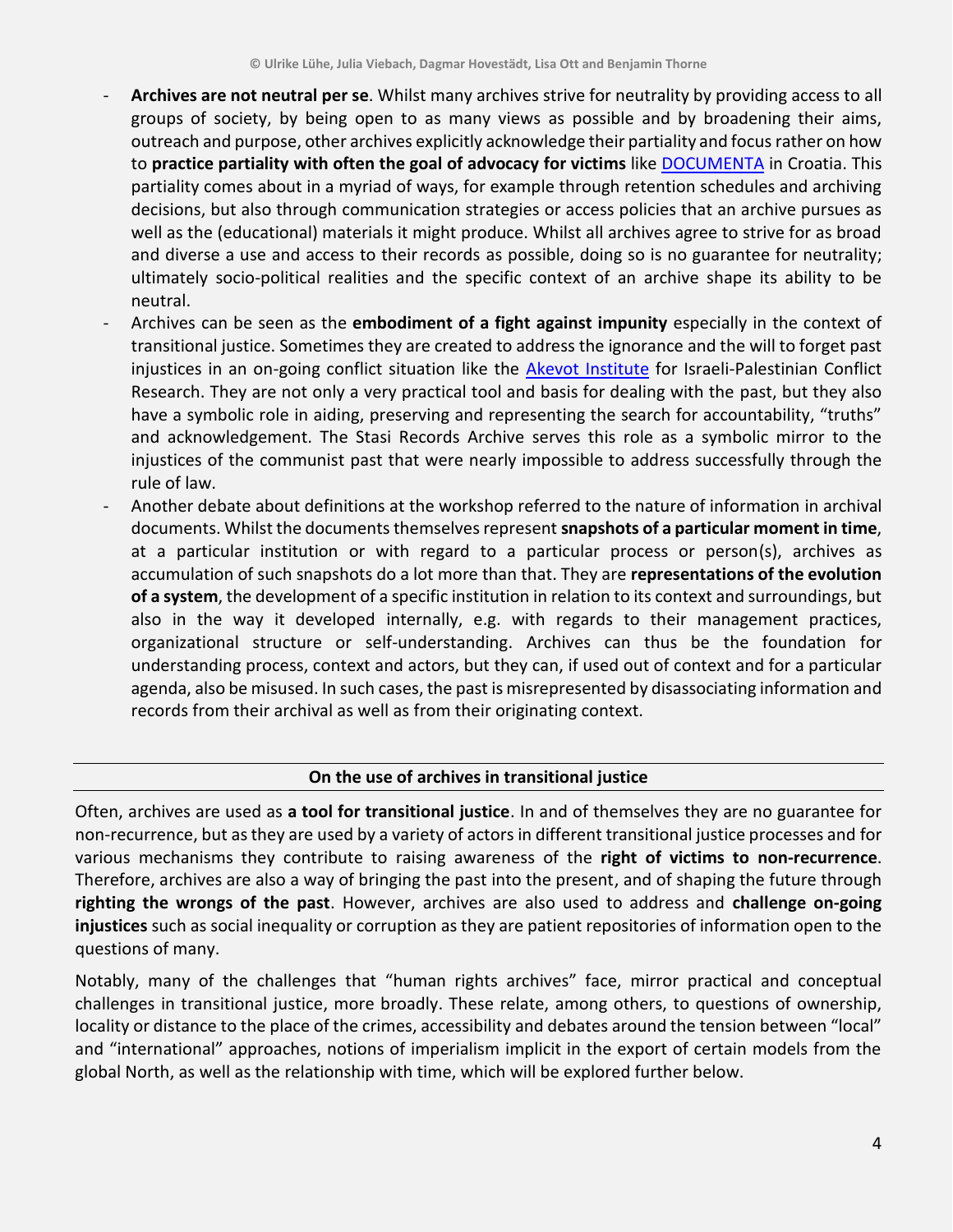In practical terms archives have been used for transitional justice in the following ways:

- Archives can be a **tool to create dialogue**, by providing a basis for discussion and even for disputing one-sided interpretations of the past. Archives have been used to create dialogue between victims and perpetrators, between former adversaries (at a political level), in the public, and elsewhere. Archives are additionally destined to be in a long-term discourse with the collective memory of an atrocity or period of injustice as it changes over generations. Academics have an important role to play here as they can open up dialogue and conversation by asking questions that have not been answered yet, and which perhaps have **not been asked yet**, either.
- Archives are often used as a **source of evidence**, e.g. for trials, truth commissions, vetting or reparation claims as was the case with Memoria Abierta in Argentina and the various archives in Chile that were used in criminal trials. In addition, The [Lawyers for Justice in Libya](http://www.libyanjustice.org/our-programmes/transitional-justice-impunity-and-human-rights) archive's aim is precisely to collect evidence for possible future transitional justice measures in the country. The idea of documenting and preserving is superseding in this example any yet concrete context of (legal) usage.
- Artistic archives can be used to **inspire creativity** for on-going struggles against injustice. The [South](http://www.saha.org.za/)  [African History Archive](http://www.saha.org.za/) has used posters and images from the era of anti-Apartheid struggles to conduct research on "the embodied practice of resistance" and resistance art in South Africa more generally.
- Demonstrating the impact and consequences of injustice in the past is used **to fight injustice in the present**, for example in attempts to counter on-going secrecy in South Africa by using the documentation of the past as mirror to contemporary issues, but also by using access to the documents of the national Truth and Reconciliation Commission (1996-1998) and by publishing them as an inspiration to demand access to contemporary government documents and thereby bridging past and present.
- Archives are used for **advocacy role** with the aim of furthering justice and fighting impunity, which is for instance one of the aims of the Akevot archive in Israel and of Memoria Abierta in Argentina.
- Archives are a **source in and of academic research**. It has been indicated that the archives of international organisations are often used more frequently by academics for research purposes, rather than by TJ-practitioners or personnel of TJ-mechanisms for practical guidance. However, the practical difficulties of accessing international organisations' archives have also been highlighted. These relate to distance and location, restrictive access policies, non-transparent archiving practices and a lack of publicly available information on the records, etc.
- Archives can in some cases help to establish **counter-narratives**. Archives as repositories of certain types of information provide the basis for the creation of narratives. Different archives are therefore the basis for producing different truths about the past (and the present).
- Archives are used for **education** about past injustices fulfilling a need for respect for the victims and as a foundation for non-recurrence. They are used in exhibitions and made accessible to a broader public, but educational programmes are also produced on the basis of archival material and by archival institutions themselves.
- Archives can in and of themselves be a symbolic remembrance of the injustices of the past, like the German Stasi Records Archive or the [Sigurimi Authority](http://autoritetidosjeve.gov.al/) in Albania who continue the dialogue about the activities of the secret police through their work. For victims it is important to keep the dialogue going.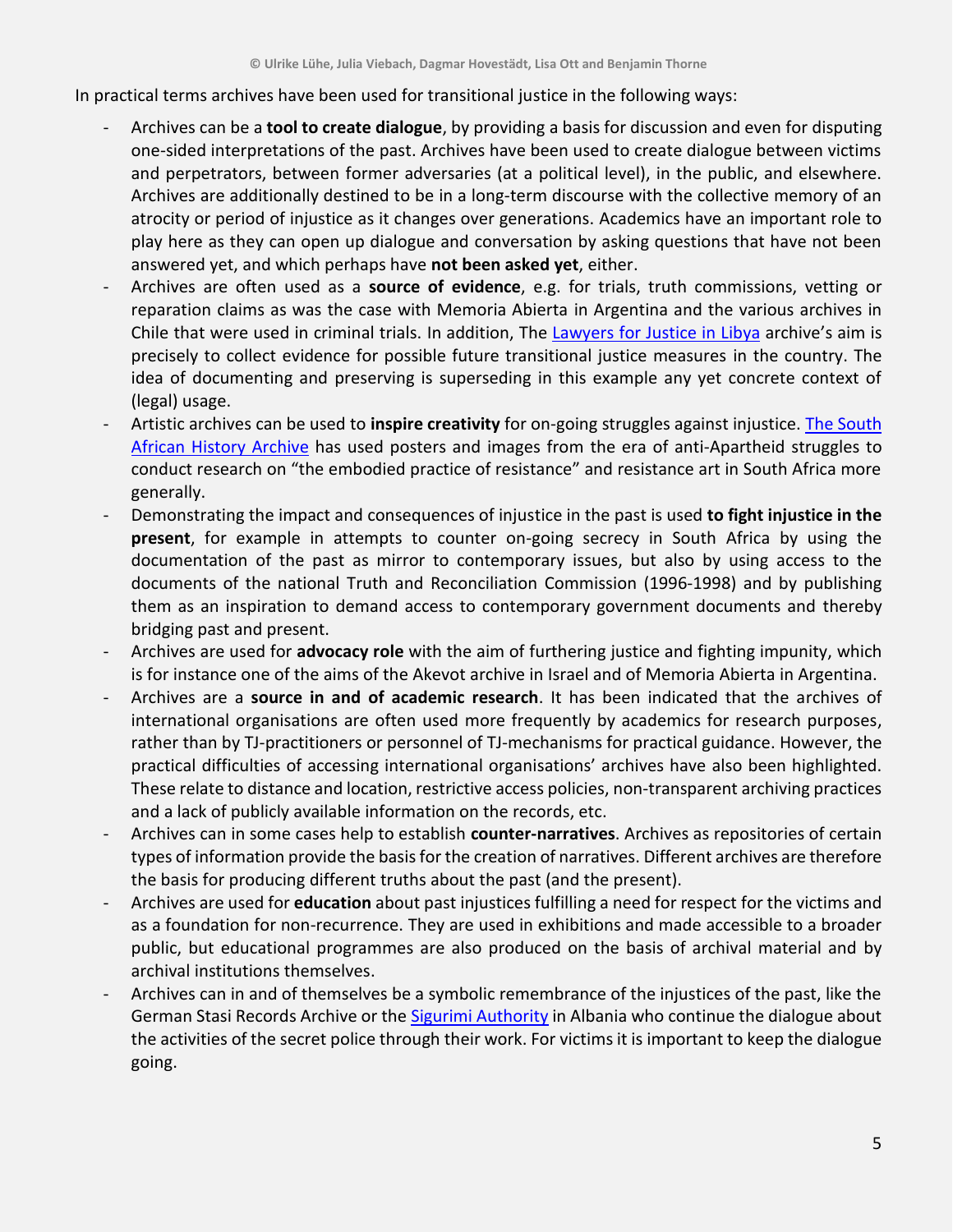#### **On strategies to mitigate challenges and risks**

Some of the main challenges that were discussed in the workshop include limiting political contexts, insufficient financial means, a lack of awareness on the importance of record-keeping and archival functions. Different archives have found various strategies to alleviate at least some of these challenges:

#### **Protecting archives through the law**

- **Legal protection** of archival institutions as well as of their records has to be thought of from the very start. Legal protection should be a continued part of the institution's strategy throughout its lifespan. This requires ensuring that personnel with suitable expertise is recruited from the outset and given a voice in decision-making processes.
- The mere **existence of laws** supporting or limiting the preservation of records or the access to archives **is not sufficient**. As in any other area, **laws need to be known and implemented** to be effective.
- **Law can protect archives or undermine them**. It can ensure preservation of and access to archives, but it can also be designed or (mis-) used to undermine the role of an archive. In the Colombian case, different laws for the national archive and the [Centro Nacional de Memoria Hist](http://www.centrodememoriahistorica.gov.co/en/about-the-national-center-about-the-national-center)órica whose archive should document the various perspectives on the civil war has created unintended competition between the two.

#### **Guaranteeing and increasing access to archives and documents**

- **Knowledge and use of information laws** can be a tool for archives to obtain previously confidential or non-public records and in turn to expand their collections. Requests based on such laws (often freedom of information acts) may be difficult, but there have been many success cases as for instance the non-governmental [National Security Archive](https://nsarchive.gwu.edu/) in the United States or SAHA in South Africa demonstrate. A strategy for access in this field is a **high quantity** of requests, as well as **persistence** in terms of renewing requests and appealing rejections. However, international organisations, in particular judicial institutions, often have very tight restrictions regarding accessibility. This in turn can impact on **what material** can be made public and on the timespan – often decades - in which documents become available. In this sense it is very important that these institutions **engage in dialogue with social and political groups** to manage expectations and to be clear about the purpose of the archive. Potentially, lobbying efforts to open these archives sooner or to a broader audience can be attempted.
- Another strategy to challenge secrecy and address government retention is to **set precedents through "low-hanging fruit"**. Governments may be more likely to release documents relating to the past than those relating to on-going conflicts and those that are of immediate relevance. Once a legal precedent is set, however, this can be used to ensure the release of more recent documents and records.
- The **human-rights related value** and content of specific documents and archives can be used in legal procedures in certain contexts to enforce access to such materials or to force governments to release such materials to the public.
- There is a need for greater international awareness to **safeguard records** of this nature as the Croatian case demonstrates where some international bodies such as the OSCE destroyed their documentation of human rights violations at the end of their mandate.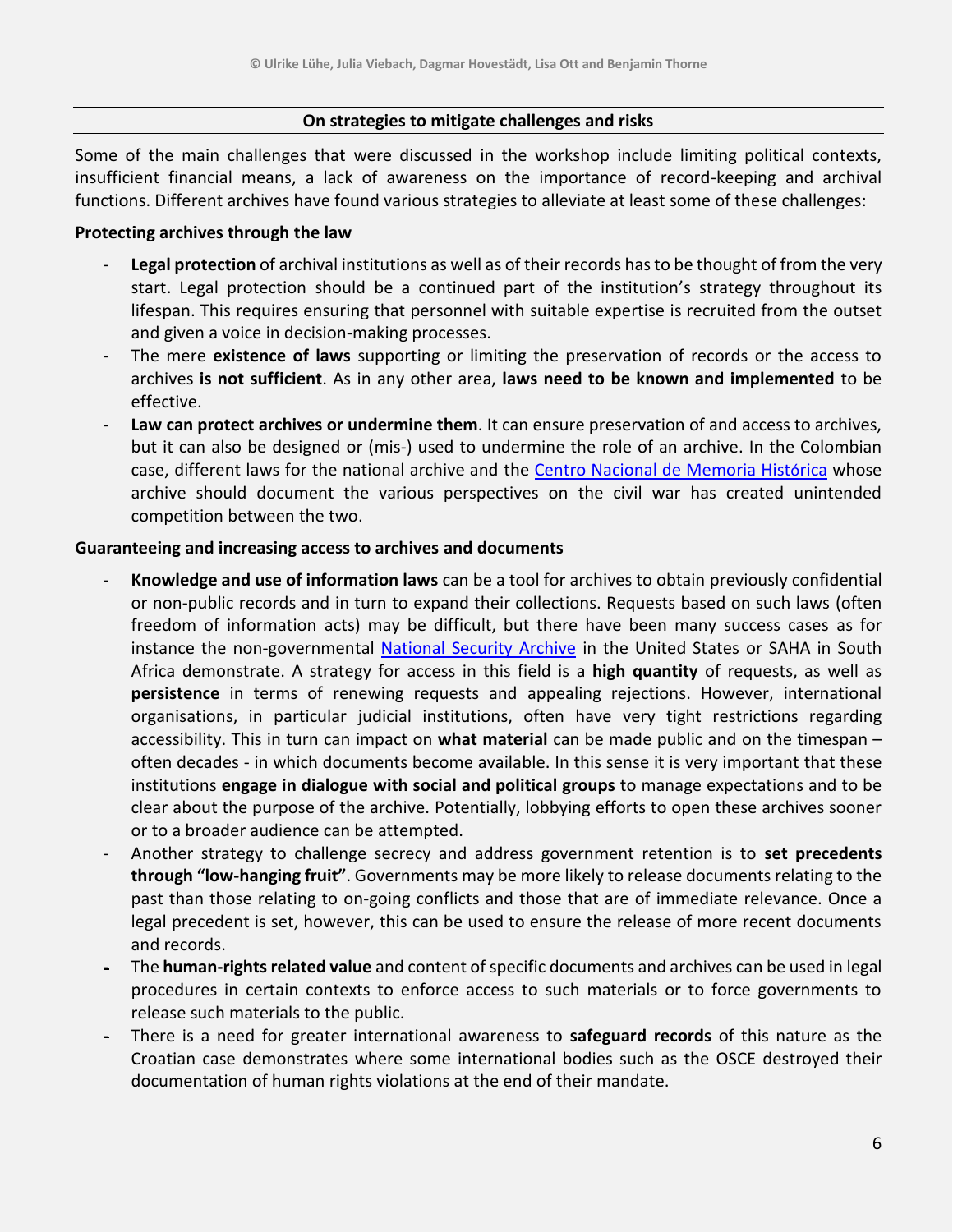- **Digitization** is both a tool for **empowerment** and for **disruption**. Whilst digitization can "unleash the power of archives" and can make an important contribution to transitional justice archives, various challenges remain: digitization would be required on a large scale to actually improve cross-checking and verification mechanisms; high storage costs; the rapid outdating and overhaul of technology requiring a constant awareness and planning for new technology as well as the continuous replacement of storage solutions; security challenges and the costly authentication and protection of data, and the like. Digitization can also increase the value of documents. However, access rules and practicalities remain a problem for digital collections. It bears the risk of facilitating an information overload. In summary, digitization should not be seen as an unproblematic "catch-all solution" to archival issues. It sometimes has the connotation of a gold standard of archival practice and whilst digitization can make an important contribution to transitional justice archives (improved cross-checking, remote access, etc.), the practical challenges highlighted above need to be enquired and thought through before implementing a digitisation process.

#### **Navigating integrity, origin and use of an archive**

- In using archives for transitional justice, the **integrity of the original structure and content** and the **meaning-creating relevance of the originating context** need to be kept in mind.
- Different archives have used **degrees of decentralisation** to ensure the preservation and safety of an archive but also to facilitate access and democratise ownership of the memory-making process. For example, archives can be "owned" by the establishing/collecting organisation, but a safety copy is handed over to an umbrella organisation or to an outside institution. Alternatively, umbrella organisations might only provide tools to improve and facilitate access to an archive, without hosting or owning any of the data itself (or even back-up copies) as is the case with Memoria Abierta in Argentina. It provides the roof to eight independent human rights archives from victims' perspectives and strengthens their position through its role as a central voice for them. In other cases, individuals are trained how to collect and to preserve their personal archives with no institution having any access to or control over this material. This strategy might be particularly important in the work with indigenous archives that are not necessarily designed to be systematically recorded or centrally stored. In the Colombian case indigenous communities feel that Mother Earth is the primary victim of violence. How can state archives even begin to address such a concept that is foreign to mainstream conflict narratives, and that is embedded in a context of oral storytelling that opposes recording – a process that is however central to archiving. The term "ephemeral archives" was used by SAHA to describe such oral history or living archives.

#### **Ensuring preservation of an archive**

- Archiving and establishing archives require **early action**. Their use, access, ownership, decisionmaking procedures, classification, retention schemes and all other parameters have to be decided as early as possible in the process.
- The **priority** should always be to **keep records and to preserve an archive**. Questions of use, access and other technical matters can always be discussed at a later point. But, what doesn't exist cannot be used.
- New archives face numerous challenges and can benefit from support of established archives. There are different scenarios for different types of archives. The Sigurimi Authority' fight as a rather new state archive is different from the one of non-governmental organisations such as Akevot's in Israel. Aligning one's effort with a national archive can help or harm one's own goals as is the case sometimes with international support or individual donor support. Who you align yourself with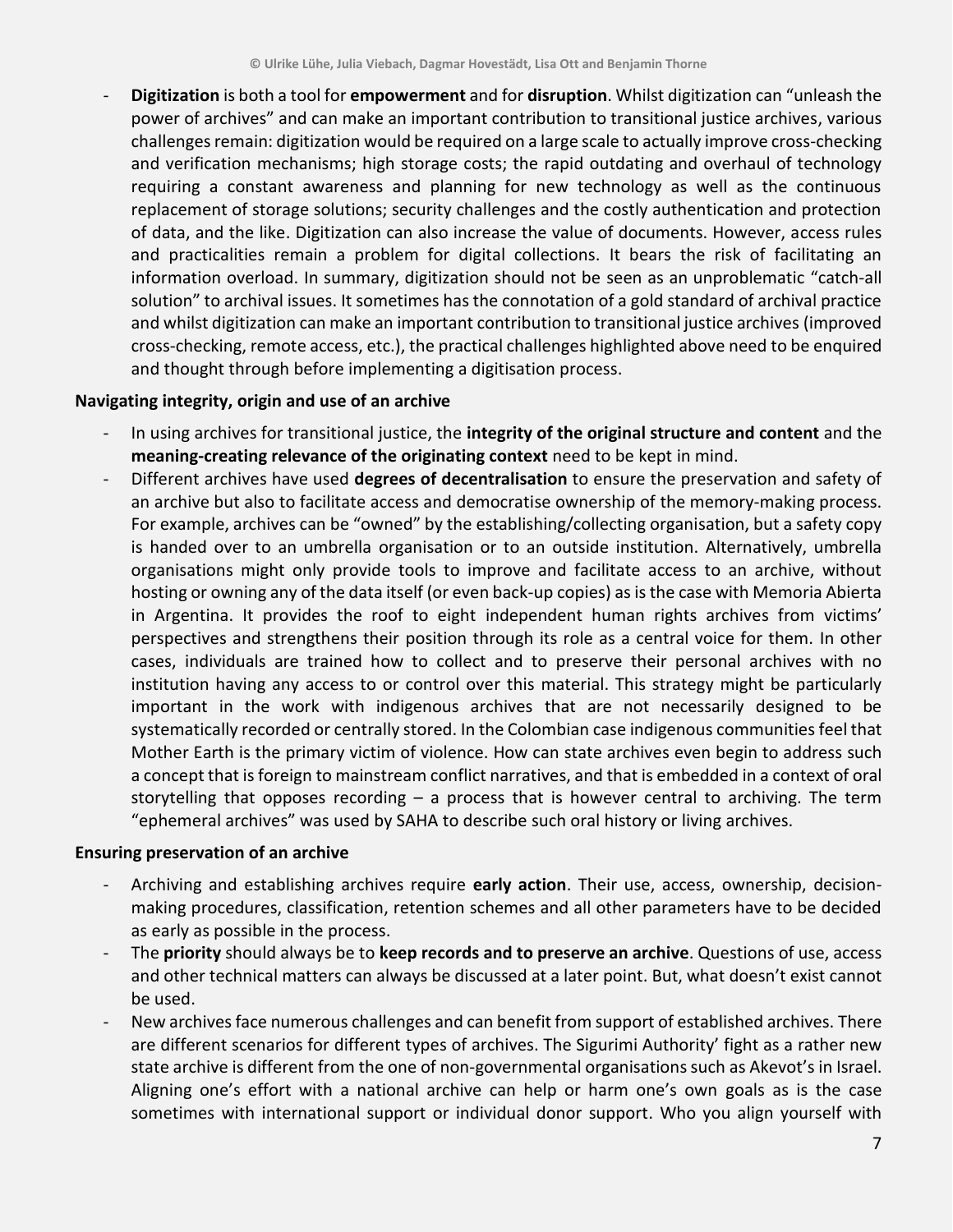greatly impacts on the perception of the archive and can potentially undermine its credibility. One challenge is sustainability of funding, or lack of long-term funding. For fledgling archives funding opportunities are often short-term (1-2 years). This contradicts the need for long-term planning that archives have, in turn creating major challenges for the longevity of archival structures and activities. In addition, as new archives grow the importance of ensuring robust security policies, particularly for "born digital" documents, must be a key consideration.

- **Archiving of an archive** or of records of an archive is becoming **increasingly important**. Whilst it is generally acknowledged that not every document and record can always be kept, **what is not being kept or what gets lost, needs to be documented.** In addition, if an archive is considered fundamentally important to a transitional justice process there is a need to document its effect on that process.
- In order to increase record-keeping in various institutions, archiving needs to become a **core function** of these institutions. An **archival tradition** needs to be established. This might require lobbying and might be a long-term process that involves shifts in current debates and public opinion.

#### **Complementarity of archives**

- Limited official records can be **complemented through the use of unofficial archives** as an additional source of evidence or information.
- The need for more interaction and accessibility across different archives relating to the same postconflict context can help societies gain a fuller understanding of the atrocities and give victims better access to all documents relating to their suffering.

#### **"It needs more than just us"**

- An archive in itself is **not a guarantee of non-recurrence** and neither can it be a contribution to justice and memory, without working hand in hand with others such as political stakeholders, nongovernmental partners and civil society, and citizens.
- **Outreach activities in and with communities** have been identified as an important **strategy to increase knowledge** about the archive and its work (which can help the longevity of an archive if communal support is given) and might increase its legitimacy. Outreach also helps an archive to spread its message.
- Building horizontal and vertical **networks** (with human rights organisations, with other archives) as a funding security strategy is important. Currently, personal contacts and trust play an important role in networks, which brings with it the problem that the base for consultation is fairly small. A **network of human rights archives** seems important in order to increase exchange, ensure regular meetings, and provide a support structure to the many archives that find themselves time and again in a dire situation.

#### **On conceptual issues**

#### **Archives and time**

In many ways archives seem to have a special relationship with time, both conceptually and in technical and practical terms with regard to their establishment, preservation, perception and use. For example, different generations might perceive archives and their role differently, but they can also use archives for different transitional justice measures or decoupled dealing with the past processes, depending on how close or how far removed they are from the past in a sense of time.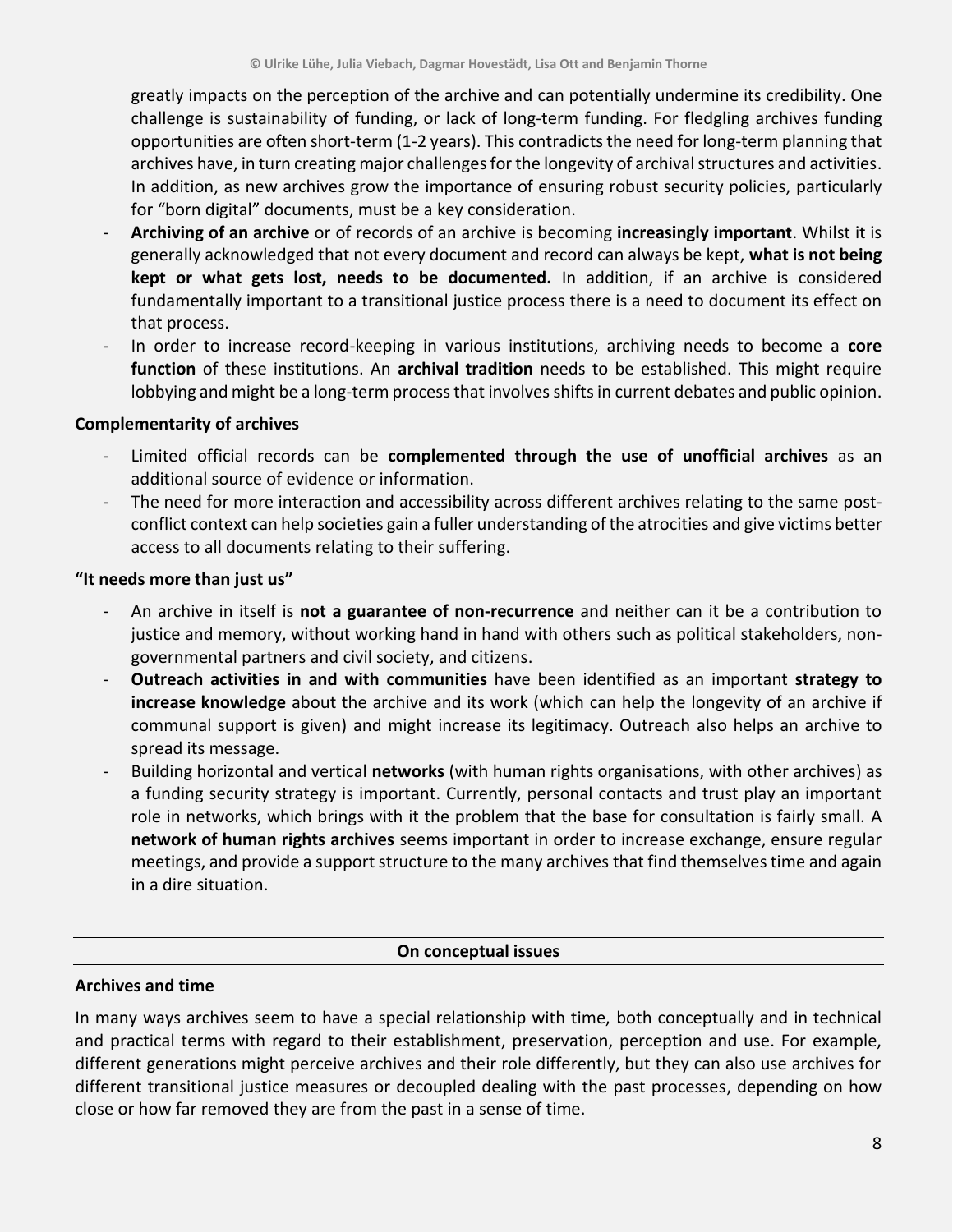Archives also require a special amount of advance planning, with the particular challenge of having to plan for uncertainty, thus requiring particular, long-term foresight. Important here is to resolve the tension between temporary institutions and their long-term task to permanently preserve an archive. Lastly, like other transitional justice mechanisms, archives are located between the past and the future.

#### **Archives and space**

Similarly, archives have a special relationship with space. They can redefine, reconstitute and re-occupy space, for example by locating an archive at a former site of decision-making or of atrocity. But archives can also help redefine space hitherto by documenting the exact ways in which places and sites were used as part of systematic violence.

Lastly, archives can be a means of reclaiming space. Through the involvement of victims and a participatory approach to creating an archive, victims can potentially reclaim a site of atrocity as a space of survival and agency, or even reconciliation.

#### **Archives and orality**

Archives are often based on the assumption that in order to preserve events and actions they should be put into writing, or at the very least recorded. This can create tension in cases where groups favour oral preservation of culture and memory, as is the case with numerous indigenous groups, for example in Colombia. Exploring and addressing this tension, which also holds great potential for more flexible, decentralised and creative approaches to archiving, needs further attention.

#### **Conclusion**

The above summary of a two-day discussion on the role of archives in transitional justice is certainly not exhausted with this document. However it demonstrates the vast ground of political, societal, international and conceptual issues that need to be taken into account when developing a typology of archives and guiding principles for those active in the establishment or running of archives. In general, the workshop revealed that different types of archives such as state-led, civil society archives or international archives play different roles in transitional justice. However, this needs further unpacking and detailed research into the different types of archives, the stages of a TJ-process and the societal and political context and the interplay between these factors. We hope the workshop and this guidance note will kick-off more in depth discussions and reflections on the role of archives in transitional justice processes.